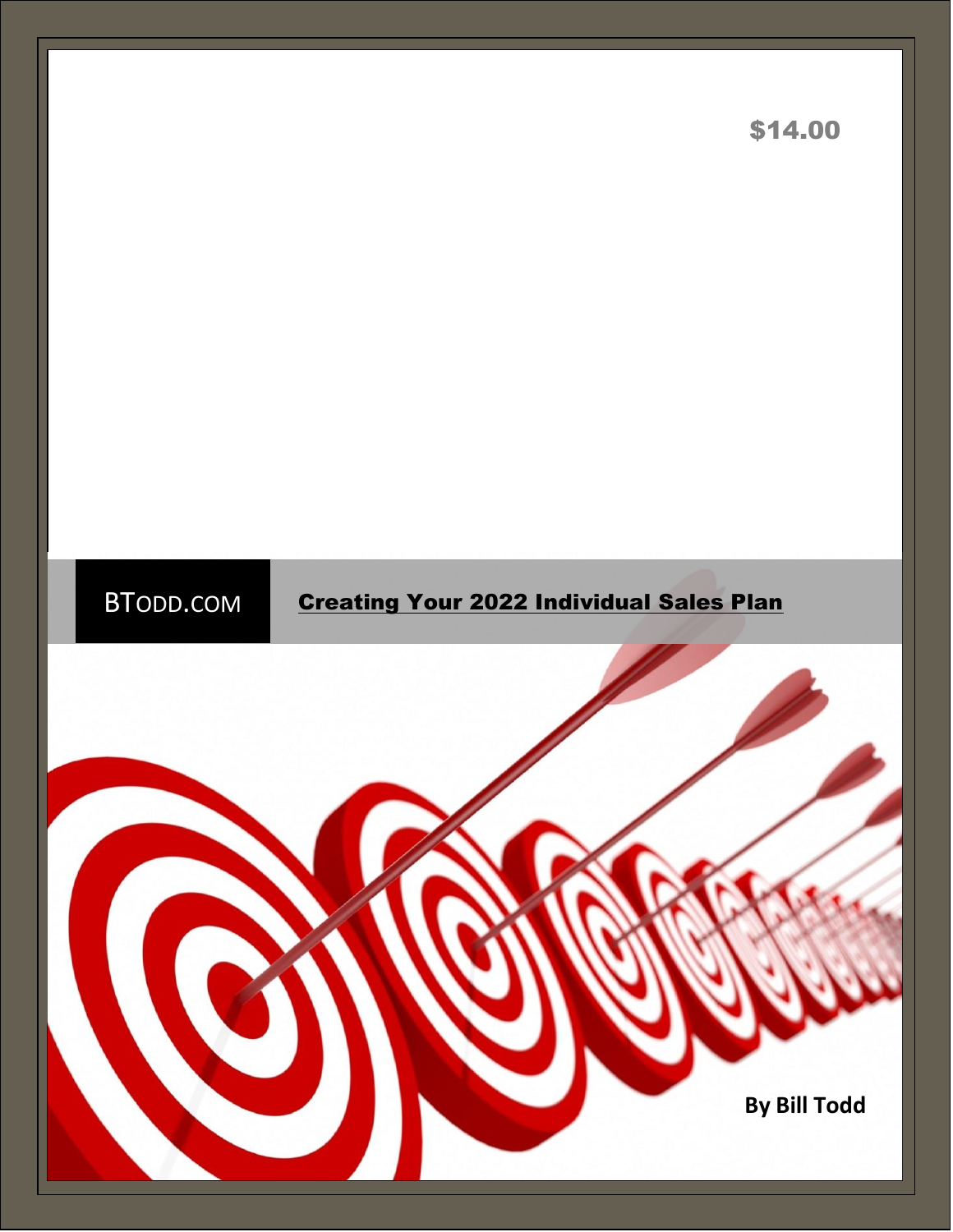# **Creating Your 2022 Individual Sales Plan**

## **Why Plan?**

Sales professionals, unlike traditional employees, have the freedom to direct what they do every moment of every day. They rely on experience, insight, and creativity when deciding where to go, who to see and when to follow-up. Sales professionals who consistently outperform their coworkers and competitors share one best practice; they create a personal written sales plan and refer to it frequently. A personal sales plan is essentially an individual roadmap to success. It is an invaluable tool that, if created and utilized properly, assists in increasing sales, driving higher net profits, and earning far more take-home pay.

Creating and continually readjusting a well-thought-out plan, dramatically increases your odds of exceeding your 2022 sales goals. During a normal year, your sales can fall flat, and you end up reacting to market changes and second guessing the competition. During this agonizingly slow recovery from the pandemic, sales planning becomes indispensable. The bottom-line is that without a well thought-out, personal sales plan, you're always a step behind those competitors who are prepared.

If you don't have a written sales plan, you're in good company. Both the Zig Ziglar and Brian Tracy organizations have done significant research on those sales professionals that have written plans and those that do not. Both groups concluded that approximately 20% of all salespeople will produce a written plan. On average, these individuals produce 16X times the revenue vs. their coworkers and competitors.

The creation of a sales plan is not a menial administrative requirement, but a powerful tactic that enables a sales person to consistently make good decisions about the most important question he/she faces: How can I generate the highest ROI possible utilizing the limited amount of time that I can invest?

Your plan should include these five primary sections.

## **Section 1: Current Situation**

The Current Situation section should begin your plan. It is a clear, concise review of the specific accounts you service. In this section, you will provide an analysis of the current trends, challenges and opportunities affecting your accounts and the local marketplace.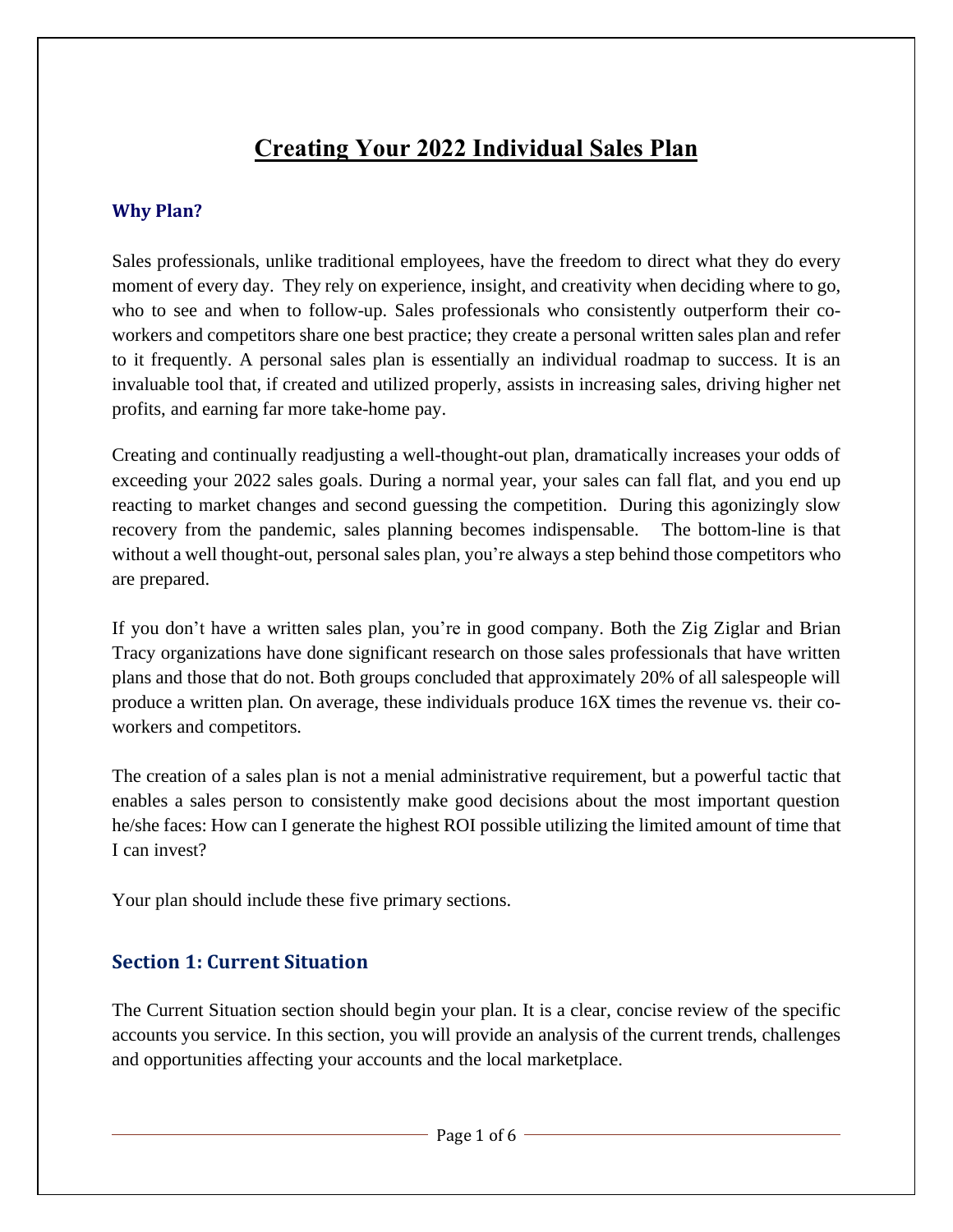Special emphasis should be placed on the exact factors and trends that are affecting your top or key **(we recommend a minimum of 10)** accounts in 2022. In this section, you will also cite, as a benchmark, your individual sales production for last year. In short, how your production for 2022 will be vs. 2021.

## **Section 2: Competitive Analysis**

The first step in delivering a competitive analysis is to identify the specific competitors you individually loose business to. Next, review how your services compare with your top 3-5 competitors. When writing this section, focus on the areas where your competitors are the most effective and where they are competitively vulnerable.

#### **The sample chart below will help get you started**.

Provide your best estimate, as to your company's market share, for each of your top 5 - 10 key accounts. For example, we supply 38% of room nights, meetings or widgets, this client buys locally each year This is frequently called your "share of wallet". You can also estimate that your company receives 45% of the total "spend" from company XYZ within your market.

Next, provide an overview of these competitors' sales, marketing, social media and e-commerce and pricing tactics and strategies. Finally, review your specific offensive and defensive sales strategies to attract market share away from these competitors in 2022.

|                                   | Your<br><b>Company</b> | <b>Competitor</b> | <b>Competitor</b><br>2 | <b>Competitor</b><br>3 | <b>Competitor</b><br>4 | <b>Competitor</b><br>5 |
|-----------------------------------|------------------------|-------------------|------------------------|------------------------|------------------------|------------------------|
| <b>Reputation</b>                 |                        |                   |                        |                        |                        |                        |
| <b>Customer</b><br><b>Service</b> |                        |                   |                        |                        |                        |                        |
| <b>Value</b>                      |                        |                   |                        |                        |                        |                        |

# **Grade Your Competition**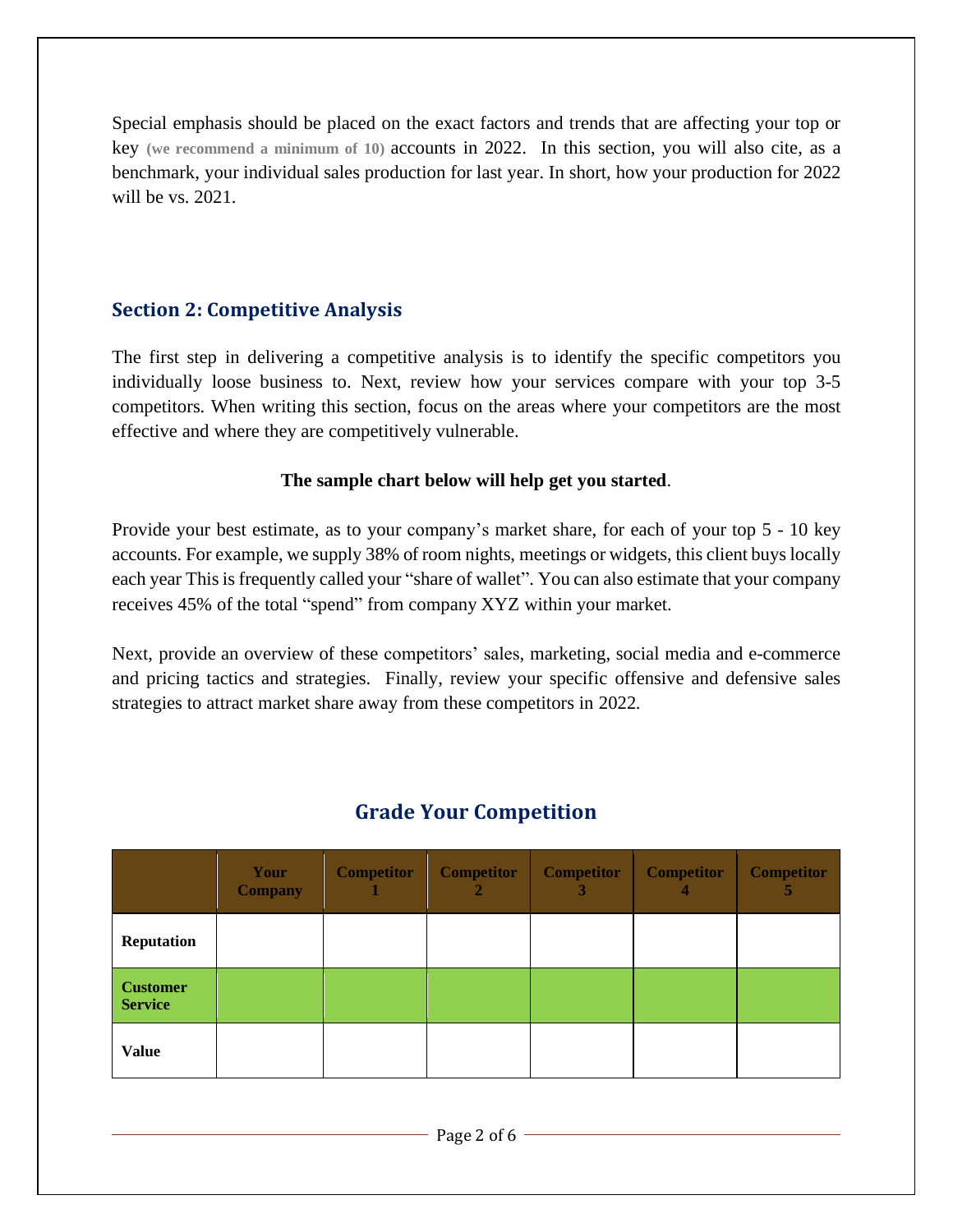|                     | Your<br><b>Company</b> | <b>Competitor</b> | <b>Competitor</b><br>$\overline{2}$ | <b>Competitor</b><br>3 | <b>Competitor</b><br>4 | <b>Competitor</b><br>5 |
|---------------------|------------------------|-------------------|-------------------------------------|------------------------|------------------------|------------------------|
| <b>Price</b>        |                        |                   |                                     |                        |                        |                        |
| Location            |                        |                   |                                     |                        |                        |                        |
| <b>Social Media</b> |                        |                   |                                     |                        |                        |                        |
| <b>Web</b>          |                        |                   |                                     |                        |                        |                        |
| <b>Marketing</b>    |                        |                   |                                     |                        |                        |                        |
| <b>Shipping</b>     |                        |                   |                                     |                        |                        |                        |

# **Section 3: Revenue Goals and Sales Objectives**

The foundation of your 2022 sales plan is establishing challenging sales and net profit goals. A total sales revenue goal should be reported in this section for the entire group of accounts you personally call on. You should also add any additional goals / metrics that you are responsible for achieving (Guest service, renewals, local market-share etc.). Next, you should have an individual revenue goal for each of your top 10 key accounts. Finally, you should cite a revenue goal for both new (first time) and dormant accounts.

Remember, your personal sales goals are not necessarily the same targets supplied to you by your employer. In this section, you should cite more aggressive "stretch" goals that you set for yourself. In the next section, you also spell out the specific sales goals for each of your top accounts-by month, quarter and year.

In this section, you will also be asked to report on your "personal sales objectives" for 2022. Sales objectives specifically define what you intend to achieve, how and by when, in pursuit of your portfolio's revenue goal. Objectives are also referred to as performance or action goals. They are more closely tied to your individual account management plan.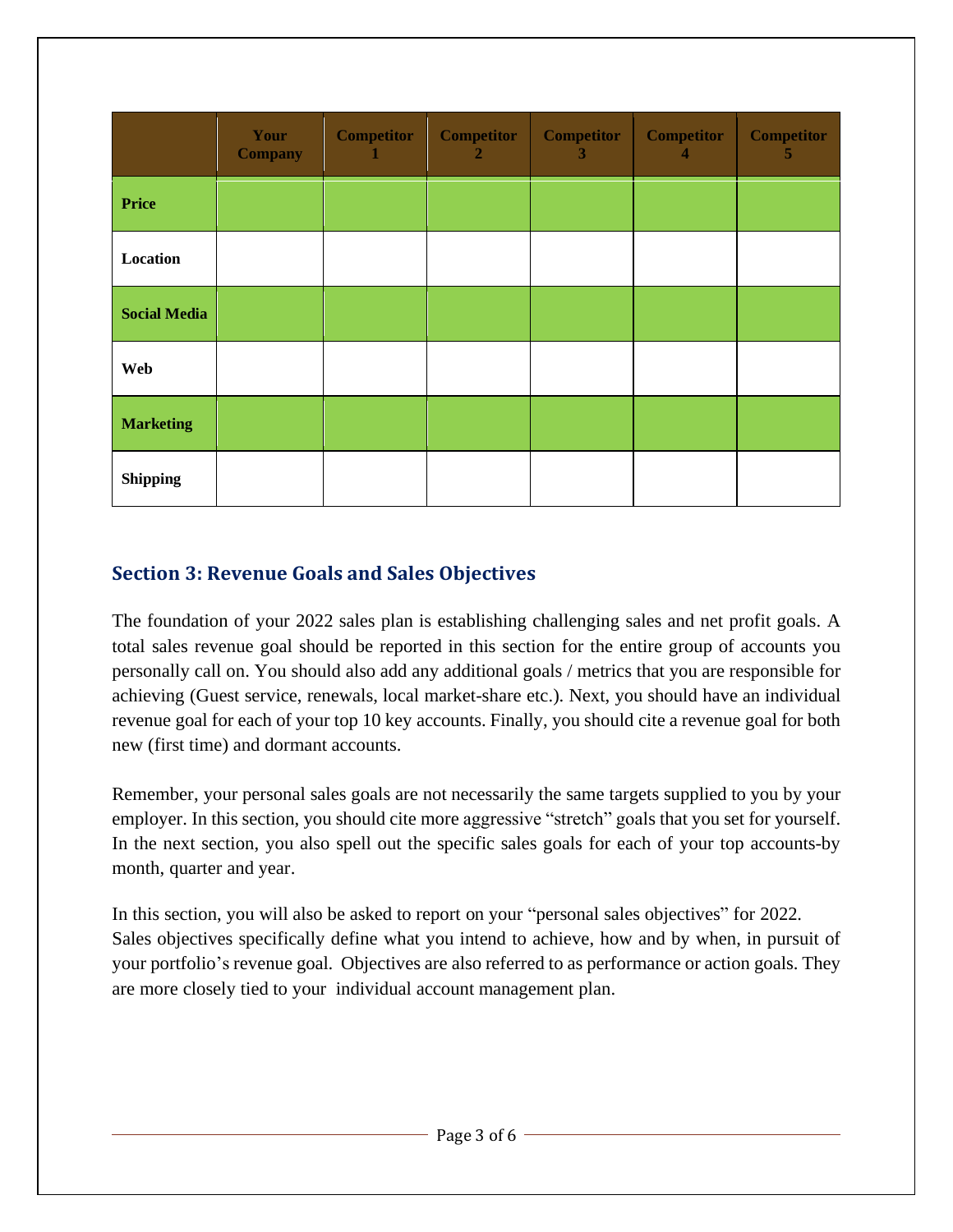### **Example:**

- $\triangleright$  Increase by 25% vs. 2021, the time I spend- virtual or face to face- with the final decision makers for my top 15 accounts
- $\triangleright$  Aggressively target 10 accounts currently serviced by Competitor X or Competitor Y
- $\triangleright$  Increase my average net profit per sale by 27% in the second quarter of 2022
- ➢ Reactivate a minimum of 13 dormant accounts each quarter during all 2022

Objectives, or action goals, are the rocket fuel that propels you to achieve and exceed your 2022 revenue target.

To set objectives, you must have a clear understanding of the tasks you currently undertake and the number of times you execute them to generate a sale.

#### **Among the most impactful:**

- $\checkmark$  The number of voicemails required to generate a return call.
- $\checkmark$  The number of emails required to generate a return call or appointment.
- $\checkmark$  The number of phone calls required to set an appointment
- $\checkmark$  The number of face-to-face meetings required to generate a sale
- $\checkmark$  The number of presentations delivered in person or via the web to generate a sale
- $\checkmark$  The number of sales per quarter per key account required to achieve your quarterly sales goal.

Attached are two sample worksheets that will allow you to begin easily tracking your personal sales metrics? Once you have defined and begun tracking your own metrics, you can create and incorporate a specific quarterly action calendar for 2022.

## **Section 4: Key Accounts**

In this section, you will can describe in detail your goals, tactics, and strategies for each key account. Write about one key account at a time. Begin by providing an overview of the accounts' sales and net profit production during 2021. Next, cite the 2022 revenue and net profit goal you have set for this account, both yearly and quarterly.

#### **As part of each key account review, you may wish to address the following:**

- $\checkmark$  The type of account- Corporate, Association or Govt etc.
- $\checkmark$  What is their current decision-making process?
- $\checkmark$  Can you help them with their 2022 business goals?
- $\checkmark$  What are the top issues or critical trends that could affect their production in 2022?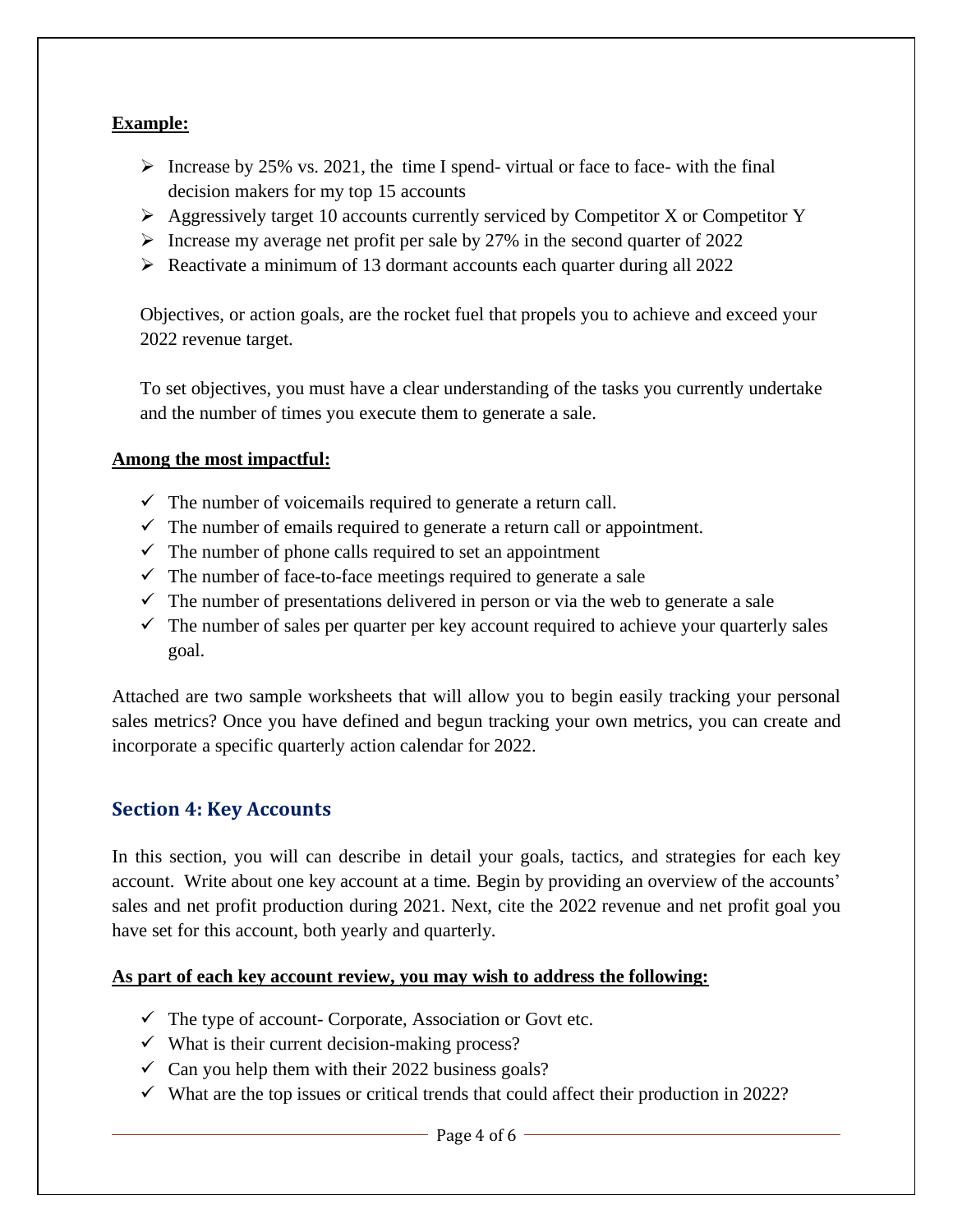- $\checkmark$  Do they have other divisions, departments or competitors that you should target in 2022?
- $\checkmark$  Finally, provide an overview of the account specific sales objectives you have committed to in 2022.

## **Example:**

- ➢ Obtain three internal referrals from Mary Smith, local HR Director for IBM
- ➢ Increase market share with Allied Insurance by 25%
- ➢ Expand my account penetration through Smith Inc. by targeting their Marketing and Training divisions
- ➢ Increase by 24% the average net profit per contract with AAA Mid-Atlantic

# **Section 5: Business Development**

## **New Business**

In this section, report on the objectives and sales tactics you will undertake in 2022 to meet your new revenue goal. 2022 is forecasted to be a strong "recovery" year as we rebound from the pandemic. Expect "client churn" to be unprecedented. Past clients may simple not come back to work. Job promotions that were on the back-burner, are moving forward in 2022. Many past clients may have been furloughed, laid off or transferred during Covid.

Corporate departments such as Procurement, Human Resources, Training and Meeting Services maybe outsourced. Corporate recruiters and headhunters will be taking direct aim on your buyers to fulfill a wave of recent openings. In short, all sales professionals should conservatively plan to replace a minimum of 18-24% of their past key decision makers.

Business development is the first thing that must happen for you to significantly increase future sales and net profits. Experts agree that every minute of every day that you're not servicing an existing account or writing an order, you should be looking for and cultivating new customers.

## **Dormant Clients**

You should single out 20-50 dormant accounts each quarter. Next, highlight your overall strategy to jump-start these accounts and the specific sales tactics you will employ. Recent studies have concluded that it now takes 7.6 times longer to win a new customer then to jumpstart a dormant account.